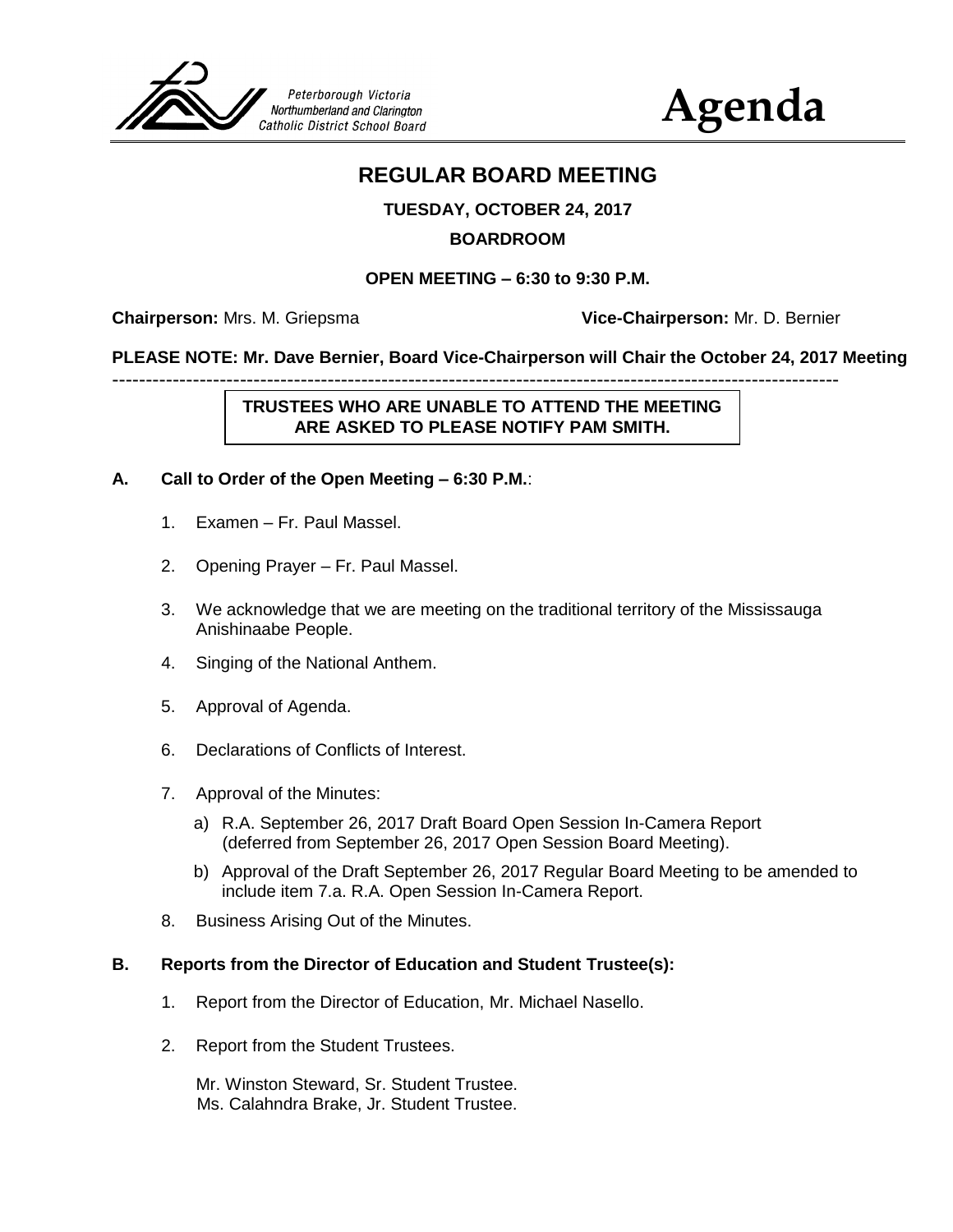#### **C. Presentations**:

1. Communication Awards. Mr. Michael Nasello, Director of Education

The Board would like to recognize Mr. Galen Eagle, Communications Manager, who was awarded two Canadian Association of Communicators in Education (CACE) Bravo Awards of Distinction for the projects *Vimy 100* and *A Syrian Journey.*

- 2. 2017 Summer Learning Program Update. Mr. Tim Moloney, Superintendent of Learning/Student Success
	- a) Summer Learning Program 2017. Mr. Wayne Clark, Principal-Summer Learning Program
	- b) Summer School 2017. Ms. Lisa Cole and Mrs. Bridget McCann-Girard, Principals-Summer School
	- c) Focus on Youth 2017 Summer School. Mrs. Margaret Murray, Student Achievement Consultant
- 3. EQAO Presentation. Mrs. Dawn Michie, Superintendent of Learning/K-12 Program Ms. Sandra Connolly, Student Achievement Consultant
- 4. CBIPSAW Catholic Board Improvement Plan for Student Achievement and Well-Being. Mr. Michael Nasello, Director of Education Mrs. Dawn Michie, Superintendent of Learning/K-12 Program
- 5. R.A. Proposed St. Mary Catholic Secondary School, Cobourg, Student excursion to Italy and Greece from March 7, 2019 to March 16, 2019. Mr. Rob Majdell, Principal, Curtis Chornie, Teacher
- 6. R.A. Proposed St. Mary Catholic Secondary School, Cobourg, Student excursion to San Francisco, California, United States for the Invitational Music Festival from April 6, 2018 to April 10, 2018. Mr. Rob Majdell, Principal, Tanya Earle, Teacher
- 7. R.A. Proposed St. Stephen Catholic Secondary School, Bowmanville, Student excursion to the D-Day 75<sup>th</sup> Anniversary, Amsterdam and London, from June 1, 2019 to June 10, 2019. Mr. Mark Joly, Principal, Mr. Bryan Landry, Teacher
- 8. R.A. Proposed St. Stephen Catholic Secondary School, Bowmanville, Student excursion to France from March 7, 2019 to March 14, 2019. Mr. Mark Joly, Principal, Ms. Michelle Driscoll, Teacher
- 9. R.A. Proposed Holy Cross Catholic Secondary School, Peterborough, Student excursion to Chicago, Illinois from April 26, 2018 to April 29, 2018. Mr. James Brake, Principal, Ms. Janina Kraus, Teacher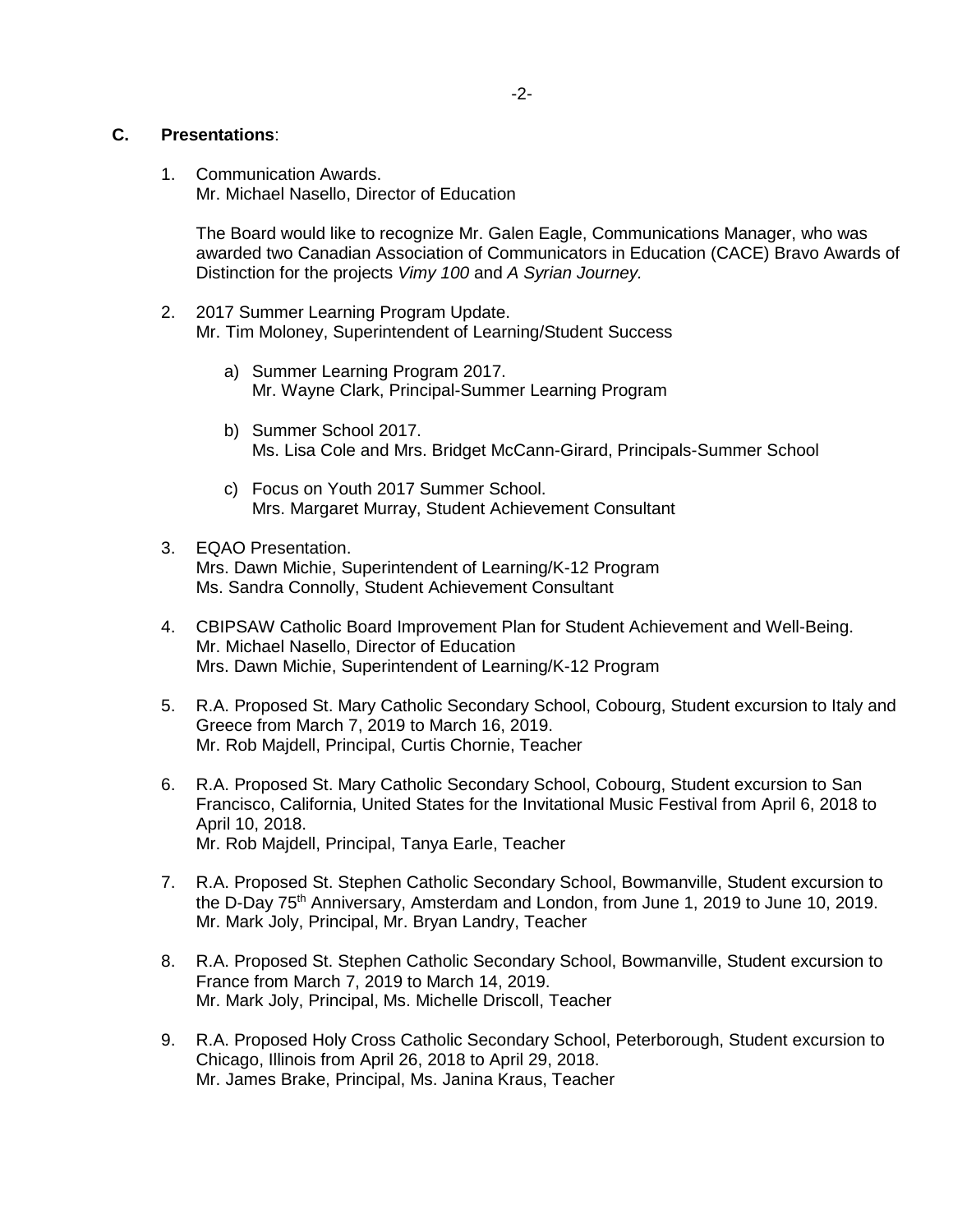**D. Programs and Services**: No Items.

#### **E. Business, Finance and Governance**:

- 1. R.A. Ontario Catholic School Trustees' Association Fees 2017/2018. Mr. Dave Bernier, Board Vice-Chairperson
- 2. OCSTA Open Session Report. Mr. Dave Bernier, Board Vice-Chairperson
- 3. Report from the STSCO Governance Committee Open Session Meeting October 4, 2017. Mr. Michael Nasello, Director of Education
- 4. R.A. Financial Statement Transfers Transfers of Accumulated Surplus. Mrs. Isabel Grace, Superintendent of Business and Finance/Facility Services

#### **F. Human Resources**: No Items.

#### **G. Policy Development**:

- 1. R.A. Recommendation to the Board from the Policy Development Committee October 3, 2017. Re: Draft Directional Policy #1300 Transportation Mrs. Isabel Grace, Superintendent of Business and Finance/Facility Services Draft DP PG 18
- 2. R.A. Recommendation to the Board from the Policy Development Committee October 3, 2017. Re: Removal of Directional Policy #800 Learning and Work Environments. Mr. Michael Nasello, Director of Education.
- **H. Old Business**: No Items.
- **I. New Business**: No Items.
- **J. Bring Forward**: No Items.

#### **K. Information Items**:

- 1. Chairperson's Report. Mr. Dave Bernier, Board Vice-Chairperson
- 2. Trustees' Committee Reports: (Past Approved and Draft Meeting Minutes shared on Google.)
	- a) Special Education Advisory Committee September 28, 2017.
	- b) Faith and Equity Advisory Committee October 12, 2017.
	- c) Special Education Advisory Committee October 19, 2017.
	- d) Catholic Parent Engagement Advisory Committee October 16, 2017.
- 3. Highlights of System Achievements. Mr. Galen Eagle, Communications Manager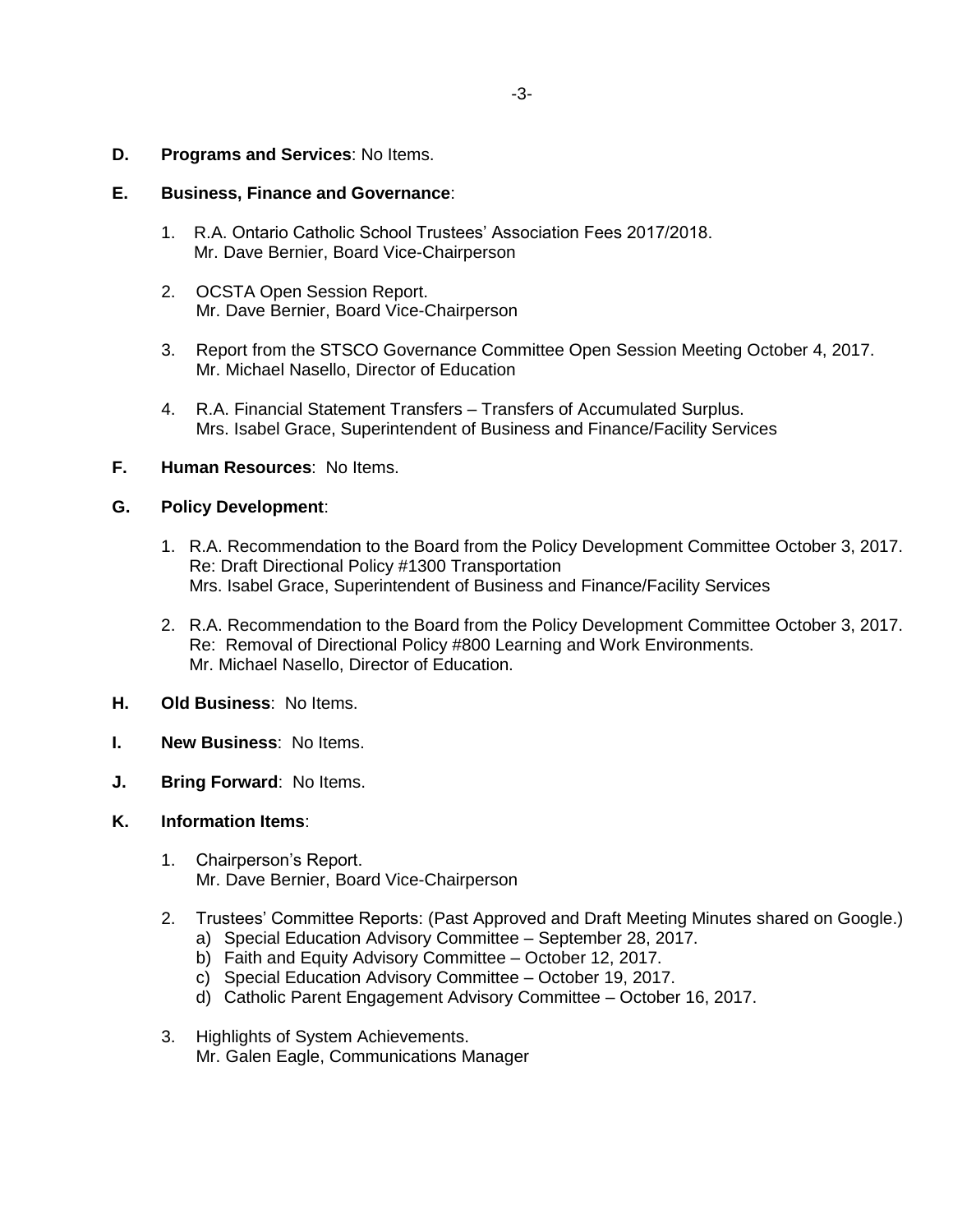### **L. Future Meetings**: *BOARD AND STANDING COMMITTEE MEETINGS (chronological order)*

- 1. Board Standing Committee Meetings:
	- Chairperson Committee Meeting **Tuesday, November 13, 2017, 4:15 p.m.**
	- Governance **Tuesday, November 13, 2017, 6:30 p.m. – 8:30 p.m.**
	- Policy Development **Monday, November 21, 2017, 6:30 p.m. – 8:30 p.m.**
	- Board Meeting **Tuesday, November 28, 2017, In Camera 6:00 p.m., Open Session 6:30 p.m.**
- 2. Other Committee Meetings:
	- Accessibility for All Committee, November 9, 2017, 1:15 p.m.
	- Special Education Advisory Committee October 19, 2017, November 16, 2017 6:30 p.m.
	- French as a Second Language Advisory Committee, November 22, 2017, 4:30 p.m.
	- Student Council Liaison Committee Meeting November 28, 2017, 4:15 p.m.
	- First Nation, Métis, and Inuit Advisory Committee December 12, 2017, 6:30 p.m.
	- STSCO Governance Meeting January 9, 2018, 3:00 p.m., STSCO Offices.
	- **Faith and Equity Advisory Committee, January 25, 2018, 6:30 p.m.**
	- Catholic Parent Engagement Committee, October 16, 2017, 6:30 p.m. November 8, 2017, Parent Event 6:30 p.m. February 5, 2018, 6:30 p.m.
	- Audit Committee, TBD, 6:30 p.m.
	- Strategic Planning Advisory Committee TBD.

#### *EVENTS (chronological order)*

- October 26, 2017 Catholic Curriculum Corporation Dinner (Chair of Board/Director) 4:00 p.m.
- October 26-28, 2017 When Faith Meets Pedagogy 2017 (International Plaza Hotel, Toronto Airport)
- October 28, 2017 CEFO Catholic Education Foundation of Ontario Student Awards (Fr. Fogarty Award Night-Toronto Airport Marriott) 6:00-10:00 p.m.
- November 2, 2017, Student Cabinet Retreat "Voices that Listen", Holy Cross Catholic Secondary School, 8:30 a.m.
- November 2, 2017, Mass for the Deceased, Cathedral 4:30 p.m.
- November 2, 2017 OSTA-AECO Ontario Student Trustees' Association Fall General Meeting November 2-5, 2017 (Student Trustees)
- November 3, 2017- Employee Retirement Reception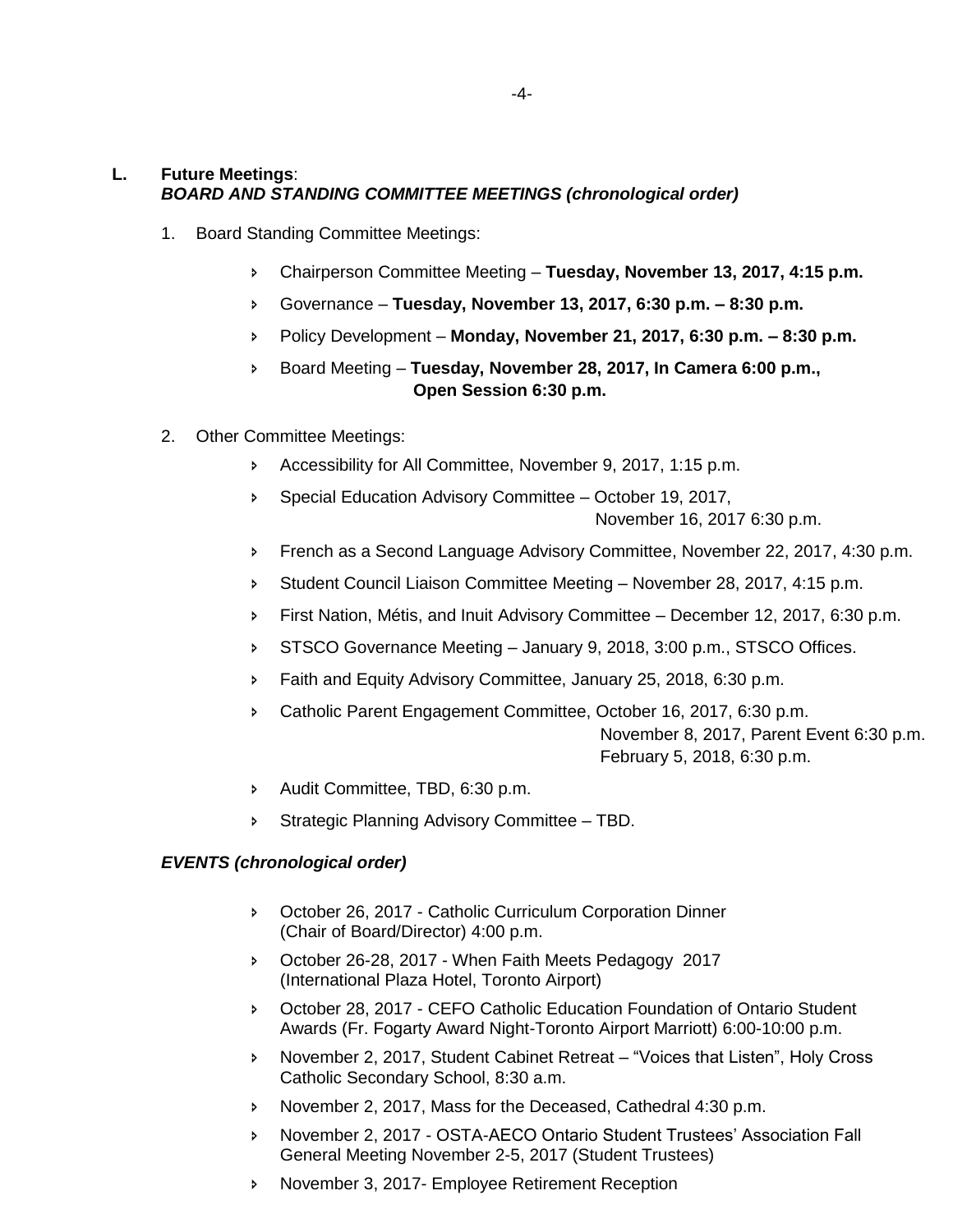- November 8, 2017 Catholic Leadership Development Series #2 Called to Lead: Jennifer Kolari (Catholic Education Centre 4:15-6:30 p.m.)
- November 8, 2017 CPEC/CSC General Assembly Jennifer Kolari (Catholic Education Centre Large Board Room) 6:30 p.m.
- **December 1, 2017 Toonies for Tuition**
- December 1-2, 2017 OCSTA Ontario Catholic School Trustees' Association Board of Director's Meeting (Intercontinental Toronto)
- December 5, 2017 Annual Board Meeting (The Mount Community Centre – Peterborough)
- January 19, 2018 OCSTA Ontario Catholic School Trustees' Association Trustees Seminar (Hilton Mississauga, Meadowvale) January 19-20, 2018
- February 15-18, 2018 OSTA-AECO Ontario Student Trustees' Association Board Council Conference (Student Trustees)
- April 26-28, 2018 OCSTA Ontario Catholic School Trustees' Association AGM (Crowne Plaza Kitchener – Waterloo)
- May 6-May 11, 2018 Catholic Education Week
- May 9, 2018 Catholic Student Leadership Awards Evening
- May 24, 2018 OSTA-AECO Ontario Student Trustees' Association Annual General Meeting May 24-27, 2018 (Student Trustees)
- June 7, 2018 CCSTA Canadian Catholic School Trustees' Association AGM June 7-9, 2018 Kelowna BC

#### **M. Conclusion**:

- 1. Report from the In-camera Meeting.
- 2. Closing Prayer.
- 3. Adjournment.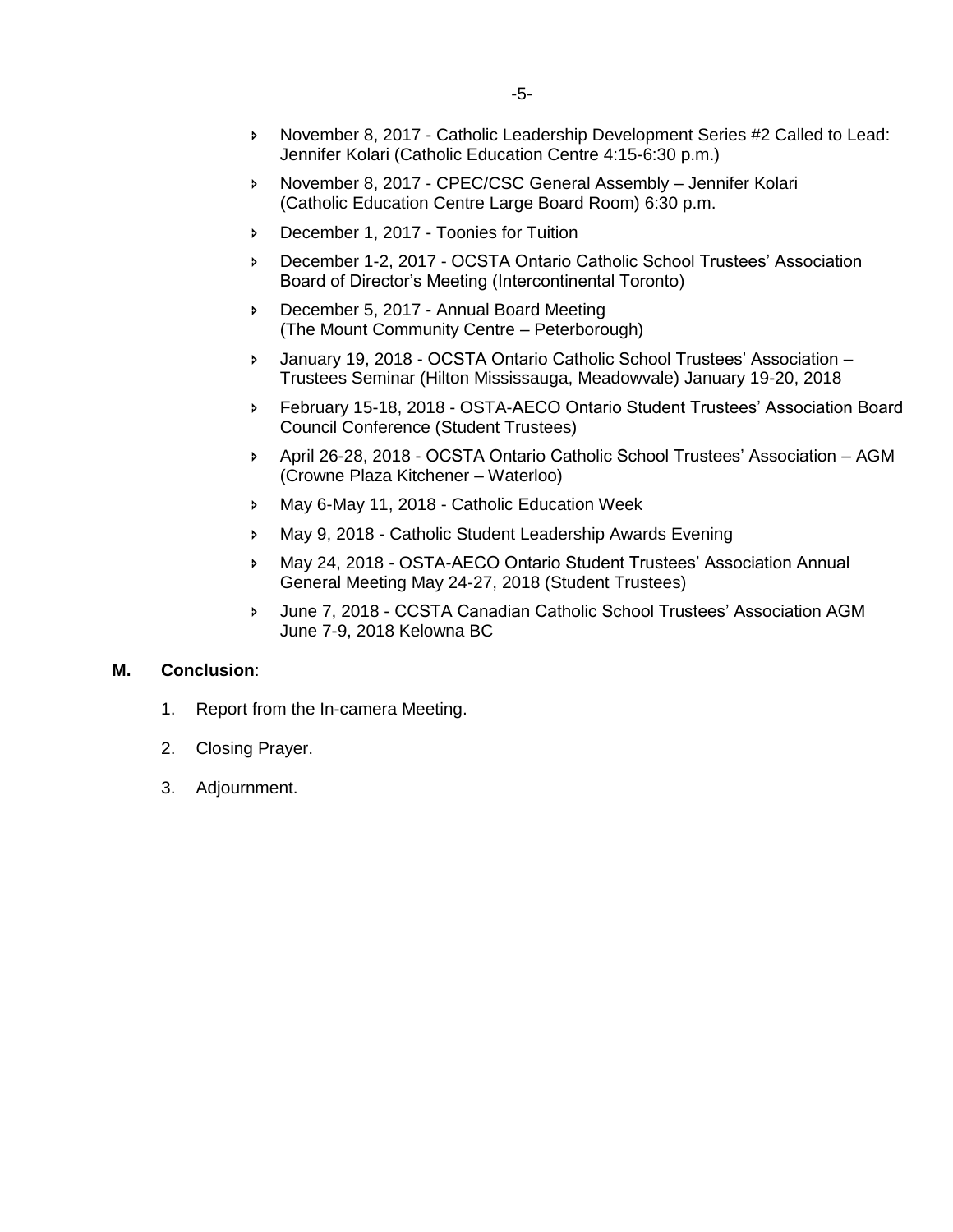



THE MINUTES OF THE OPEN SESSION OF THE REGULAR MEETING OF THE BOARD held Tuesday, September 26, 2017 at 6:30 p.m. in the Boardroom, 1355 Lansdowne Street West, Peterborough.

#### PRESENT:

| Trustees       | Mmes.   | Linda Ainsworth, Calahndra Brake - Student Trustee,<br>Ruth Ciraulo, Christine Dunn, Michelle Griepsma,<br>Helen McCarthy. |
|----------------|---------|----------------------------------------------------------------------------------------------------------------------------|
|                | Messrs. | Dave Bernier, Dan Demers, Winston Steward - Student Trustee.                                                               |
| Administration | Mmes.   | Joan Carragher, Laurie Corrigan, Anne Marie Duncan, Isabel Grace,<br>Karan Leal, Diane Mather, Dawn Michie.                |
|                | Messrs. | Galen Eagle, Fr. Paul Massel, Tim Moloney, Michael Nasello,<br>Gerard Winn.                                                |
| Absent/Regrets |         |                                                                                                                            |

Recorder - Mrs. P. Smith. ------------------------------------------------------------------------------------------------------------

# **A. Call to Order of the Open Meeting – 6:30 P.M.**:

1. Examen.

Mrs. Michelle Griepsma, Board Chairperson, lead the Board in the Examen.

#### 2. Opening Prayer.

The Chairperson, Mrs. Michelle Griepsma, called the meeting to order at 6:30 p.m. and lead the Opening Prayer.

#### 3. Acknowledgement.

Mrs. Michelle Griepsma, Board Chairperson, acknowledged that the Board Meeting was taking place on the traditional territory of the Mississauga Anishinaabe People.

#### 4. Singing of the National Anthem.

The National Anthem was sung.